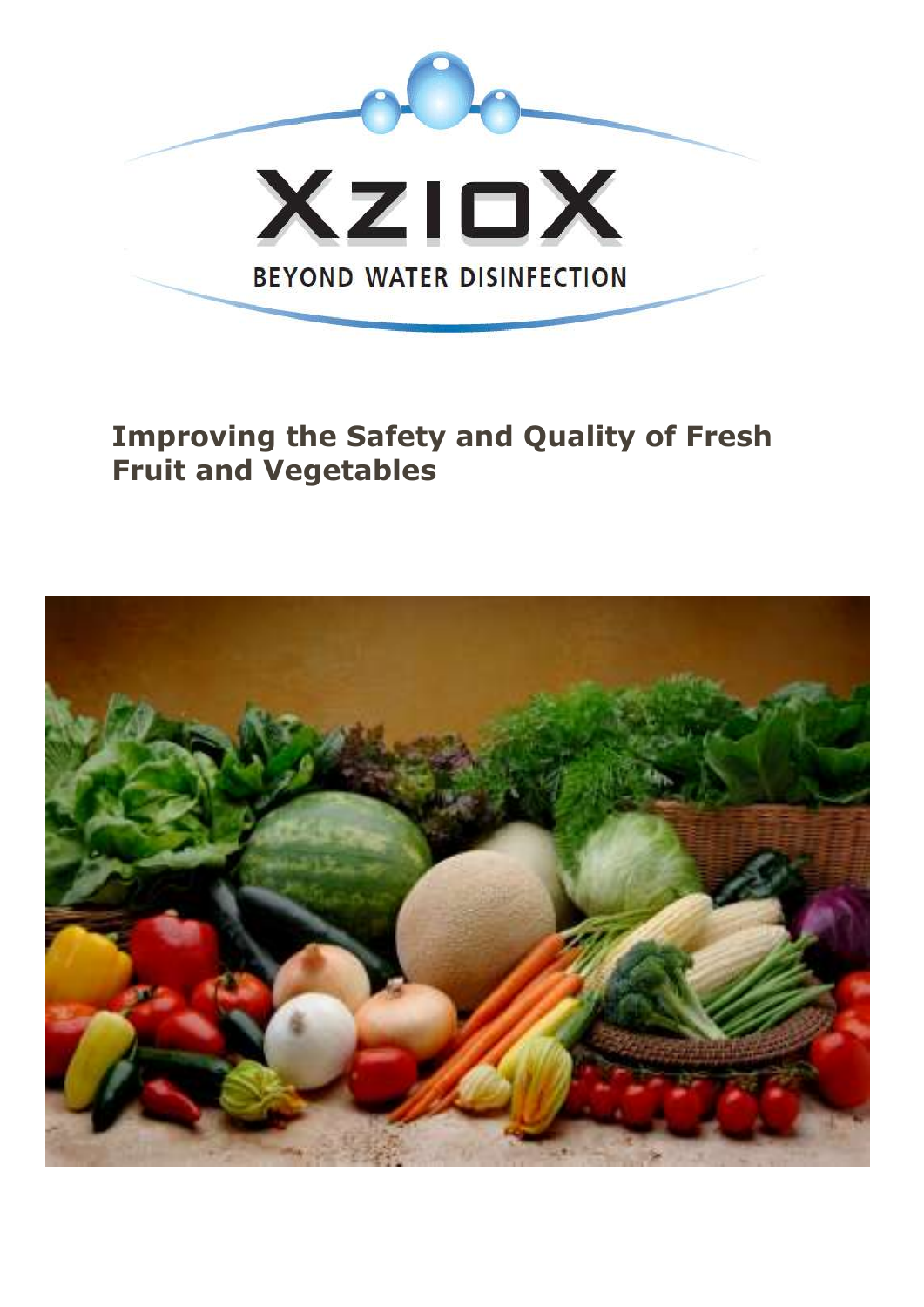Spraying/Production practices have a tremendous effect on the quality of produce at harvest, postharvest and on the shelf life. Food safety & quality begins in the field, and should be of special concern.

Harmful bacteria that may be in the soil, water or airborne where produce grows may come in contact with the fruits and vegetables and contaminate them.



XzioX is an eco friendly product used in protecting the fruit and vegetables industry against diseases like Downy mildew, Phytophra, Botrytis, Scab, Canker and many more.

Standardly a number of treatments are used within spray programmes, to prevent resistance. Xziox is being used in Compliance with existing spray plans, allowing customers to minimise there existing treatments, therefore saving them money. XzioX is very effective in protecting various vegetables and fruit such as grapes, top fruit, soft fruit, salad crops, root vegetables and others.

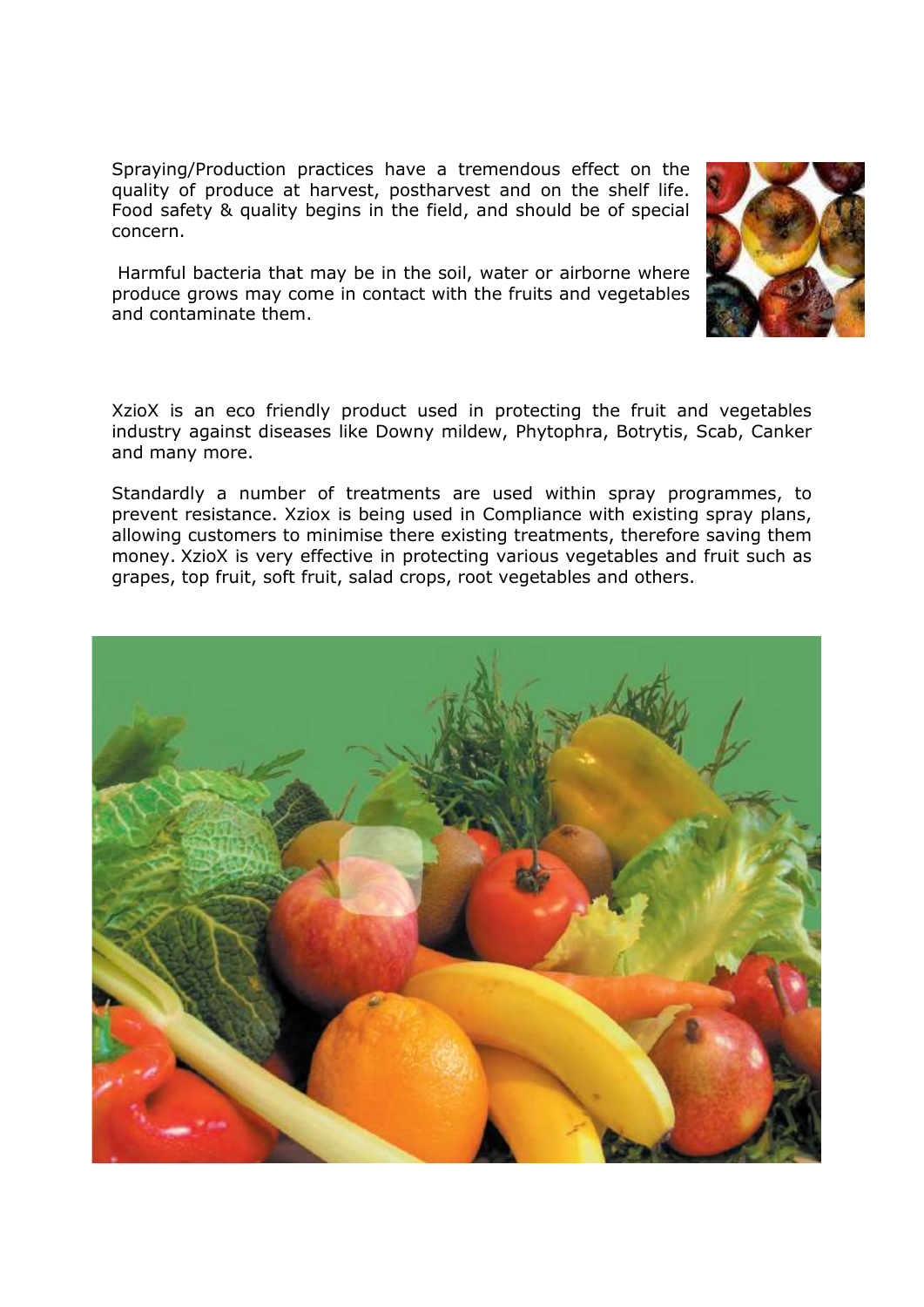#### **What is Xziox?**

XzioX is an advanced delivery system generating a chlorine dioxide solution with purity greater than 99.99 percent. The active biocidal substance is Chlorine Dioxide (CLo2) which is 10 times more powerful than chlorine and chlorine type disinfectants.

We are a powerful algaecide, bactericide and Fungicide, XzioX is able to reduce and eliminate harmful bacteria. XzioX is a stabilised high purity (99.99% conversion) chlorine dioxide at 0.35% in water (3500 ppm) and is effective against all forms of bacteria and fungal pathogens such as Powdery Mildew, Phytophra and others.

Unique and pure Chlorine Dioxide

Environmentally Friendly

Easy to use

Low health and safety risk

No added equipment required

As simple as adding A to B!

#### **XzioX Ready to Use Kits**

We have developed XzioX RTU kits in different sizes to suit your requirements (available in 1, 10, 20 Litre kits) to aid easy administration. Please see some of the listed benefits…

- Does not leave any residual by products
- Does not become resistant
- Compatible with existing spray plan and can be used with existing products if chemically based
- Eliminates all water and air borne pathogens
- Reduces the need for other spray type products
- Reduces TVC counts
- Saves money

## **Available in 1, 10, 20 Litre kit**



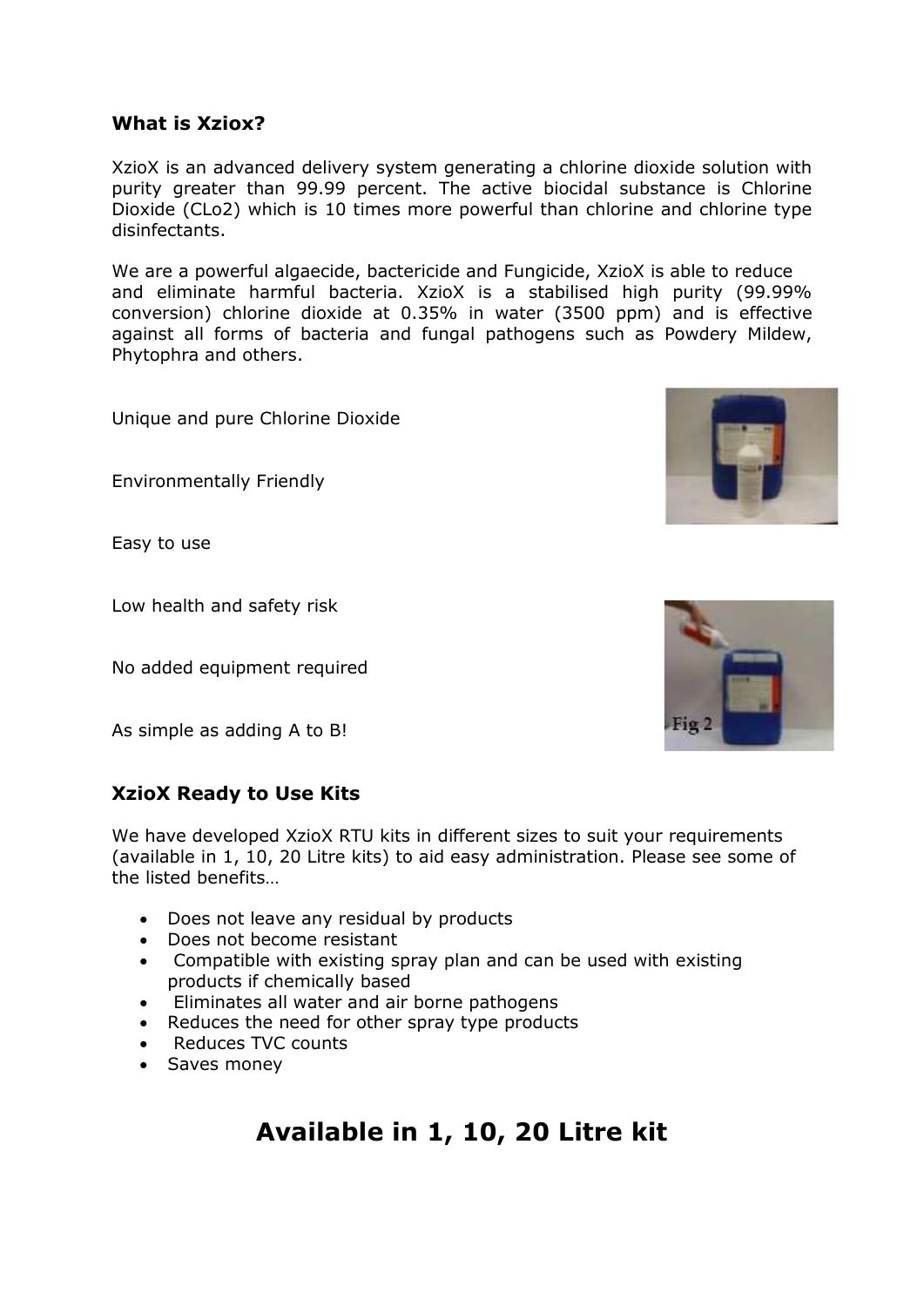### **PSD Compliance**

The [Pesticides Safety Directorate](http://en.wikipedia.org/wiki/Pesticides_Safety_Directorate) (PSD) defines an adjuvant as a substance other than water which is not in itself a [pesticide](http://en.wikipedia.org/wiki/Pesticide) but which enhances or is intended to enhance the effectiveness of the pesticide with which it is used. Adjuvants for use with agricultural pesticides have been categorised as extenders, wetting agents, sticking agents and fogging agents**.**

## **XzioX RTU Adjuvant combined with existing spray plan results in healthy vibrant crops**